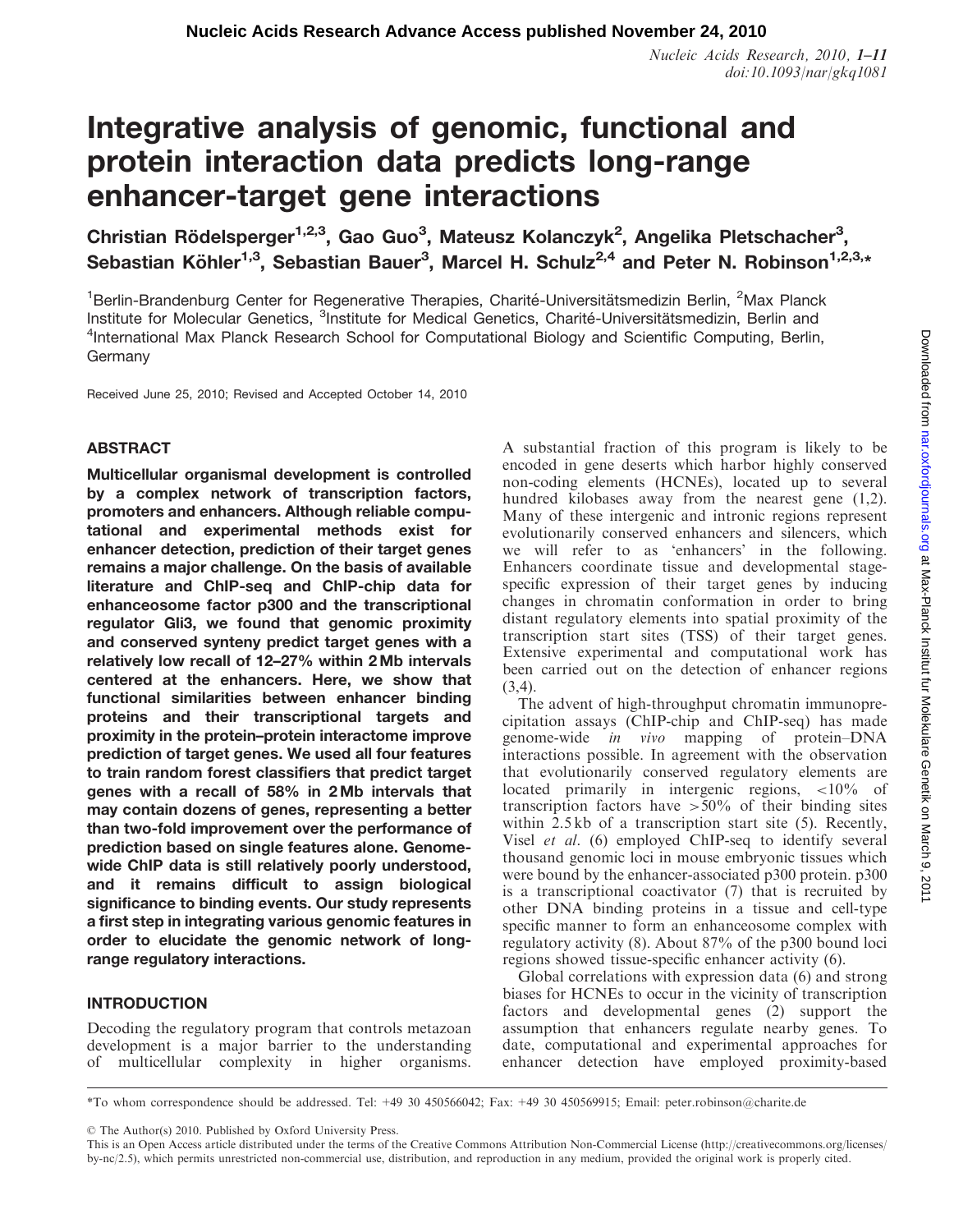cutoffs on genomic distance or nearest gene assignments to associate putative enhancer regions to their target genes (4,9–11). Although the genes located closest to the enhancers are reasonable candidates for the target genes, this is not a general rule. For instance, a Pax6 enhancer is located in an intron of a neighboring gene (12,13). Interactions between enhancers and their target genes can span large genomic distances. For instance, an enhancer of the sonic hedgehog (Shh) gene is located 1 Mb upstream of the Shh gene (14). For these reasons, enhancer targets cannot be reliably predicted by simple computational rules based on genomic proximity.

Besides genomic distance, conserved synteny is the only feature that has been considered to possess predictive power for enhancer-target gene interactions (15,16). Conserved synteny generally describes a relative order of two or more genomic loci that is conserved in more than one species [\(Supplementary Figure S1](http://nar.oxfordjournals.org/cgi/content/full/gkq1081/DC1)). This might reflect a certain pattern of co-evolution between regulatory region and target gene. The Vista enhancer browser (17) allows manual investigation of flanking genes, and some genome browsers like SynBrowse include information about conserved synteny (18), but no automated approaches exist that specifically predict the target genes of a number of predicted or known enhancers (19). Consequently, existing approaches for enhancer detection (4,20,21) remain incomplete and fail to integrate important developmental target genes into larger regulatory modules and networks that control multicellular organismal development.

One impediment to progress in this area is the paucity of experimental enhancer-target gene interaction data. Commonly used in vivo assays for enhancer activity that use co-injection of enhancer and minimal promoter reporter genes (2,6,22) provide evidence about the tissue specificity of the enhancer but do not indicate which genes are targets of the enhancer. On the other hand, chromosome conformation capture (3C) assays (23,24) test for physical interactions between enhancer and promoter regions, and thus can be used to identify enhancer target genes. However, no large-scale data set of enhancer-specific chromatin interactions is available with which to assess the quality of prediction methods.

To our knowledge, there has been no previous largescale computational analysis of the prediction of enhancer targets. Ahituv et al. (15) mapped conserved blocks of synteny (CBSs) that were homologous among human/mouse/chicken or human/mouse/frog genomes and identified  $\sim$ 2000 CBSs > 200 kb for each comparison. They postulated that such CBSs were enriched for longrange regulatory interactions between enhancers and target genes because the prevalence and distribution of chromosomal aberrations leading to position effects showed a clear bias not only for mapping onto CBS but also for longer CBS size. Using a similar definition based on alignments between human and zebrafish genomes, Akalin et al. identified a set of genomic regulatory blocks (GRBs) located within conserved human/ zebrafish-syntenic regions and predicted a set of 269 target genes of within the GRBs (25). The authors postulated that HCNEs within the GRBs are enhancers

and that transcription factor genes within the GRBs are their targets, but did not develop a method for predicting target genes on a genome-wide basis or of predicting target genes of a specific enhancer protein. In this work, we present a method to predict the target genes of potential enhancers identified as bound DNA sequences in ChIP-seq and ChIP-chip experiments. We evaluated our method using published data for p300 and Gli3 in embryonic mouse tissues (6,26). Our method uses an integrative approach based on random forest analysis of a combination of genomic proximity, conserved synteny as well as distance in protein–protein interaction (PPI) networks, and Gene Ontology (GO) similarities between regulator and putative target gene. Our algorithm showed a substantially better accurracy than predictions based on any single feature in isolation.

## MATERIALS AND METHODS

## Genome data and alignments

We downloaded pairwise net alignments generated by blastz (27) for mouse (Mus musculus, mm9) against opossum (Monodelphis domestica, monDom4), chicken (Gallus gallus, galGal3), frog (Xenopus tropicalis, xenTro2), zebrafish (Danio rerio, danRer5) and fugu (Takifugu rubripes, fr2). We initially used data from human and dog in our analysis; however including these data sets did not improve the results [\(Supplementary](http://nar.oxfordjournals.org/cgi/content/full/gkq1081/DC1) [Figure S2\)](http://nar.oxfordjournals.org/cgi/content/full/gkq1081/DC1), and therefore these two genomes were not used for further analysis. In addition, mouse RefSeq annotations for 22 468 genes were downloaded from the UCSC Genome Browser (28). The phylogenetic distances between these species are shown in [Supplementary](http://nar.oxfordjournals.org/cgi/content/full/gkq1081/DC1) [Figure S3](http://nar.oxfordjournals.org/cgi/content/full/gkq1081/DC1), whereby the branch lengths reflect the average number of subsitutions per site as calculated from genome-wide blastz alignments (29).

## p300 ChIP-seq data

Visel et al. (6) used chromatin immunoprecipitation with the enhancer-associated protein p300 followed by massively parallel sequencing to map the in vivo binding sites of p300 in mouse embryonic forebrain, midbrain and limb tissue. We downloaded p300 ChIP-seq peaks and lists of upregulated genes that were identified by comparing forebrain and limb expression with E11.5 whole embryo gene expression as measured on Affymetrix GeneChip MouseGenome 430 2.0 arrays. The limb data (30) are based on E11.5 proximal hindlimb expression (GEO series GSE10516, samples GSM264689, GSM264690 and GSM264691). The ChIP-seq also includes P300 bound sites from midbrain, but we did not use this data because no set of midbrain upregulated genes were defined by Visel et al. We focused on upregulated genes since Visel et al. (6) only observed ChIP-seq peak enrichments in the vicinity of genes that are significantly upregulated in the corresponding tissue, indicating that p300 acts as a coactivator rather than as a repressor. In total 2453 ChIP-seq peaks were obtained for embryonic mouse forebrain tissue and 2105 for limb. Additionally, 1062 and 748 significantly upregulated probe sets were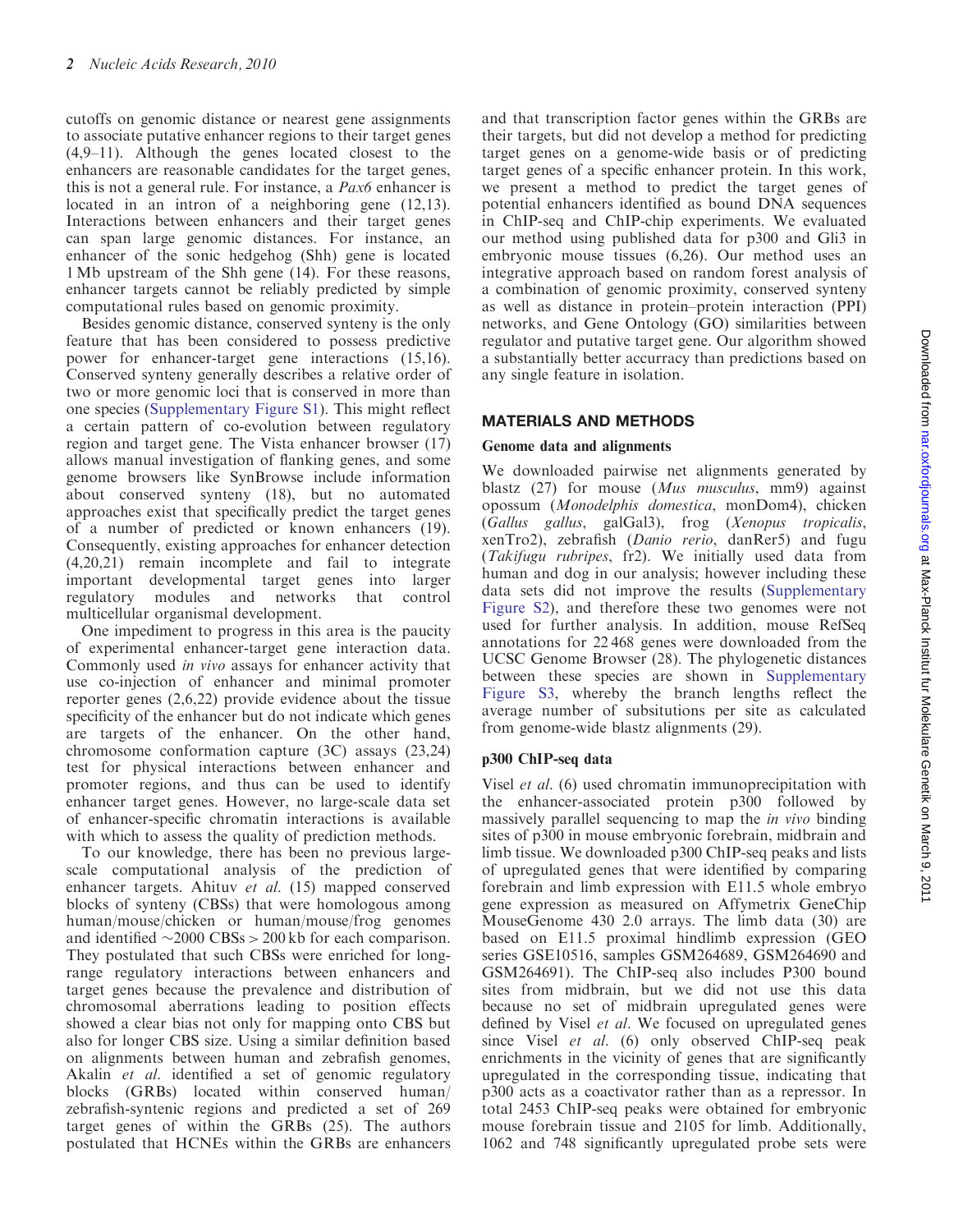obtained that correspond to 555 upregulated genes with RefSeq IDs for forebrain and 347 for limb (6). Affymetrix gene expression microarrays are not able to reliably distinguish between different transcripts of genes. Therefore, one representative transcript was chosen for each gene according to whether a transcript was in the set of differentially expressed probesets, or failing that, arbitrarily as the leftmost transcript on the Watson strand of the chromosome. This reduced the number of RefSeq IDs to 19 569.

#### Gli3 ChIP-chip data

We downloaded [Supplementary Data](http://nar.oxfordjournals.org/cgi/content/full/gkq1081/DC1) sets 1 and 2 from Vokes et al. (26). These data sets contain 5274 Gli binding regions and 753 responsive genes that were identified using pairwise and multiple sample comparison of expression levels (Affymetrix Mouse Exon 1.0 ST arrays) for overexpressed and mutated Gli3 versus wildtype and anterior versus posterior forelimbs (26).

#### Genomic distances between enhancer and target gene

For each gene in a genomic window centered at the enhancer, we calculated the genomic distance between enhancer and target gene as the minimal distance between the endpoints of the enhancer region and the TSS of the candidate target genes. For the genomic distance-based predictions, the gene with the minimal distance was predicted to be the target gene.

#### Calculation of conserved synteny score (CSS)

We defined for each enhancer  $e$  a genomic interval in the reference species  $r$  by selecting all genes for which the genomic distance between enhancer and TSS of the gene g is less than a maximal distance threshold  $d_r(e,g) < \Theta$ [\(Supplementary Figure S1\)](http://nar.oxfordjournals.org/cgi/content/full/gkq1081/DC1). For each gene g in this region, we define a conserved synteny score (CSS) by testing in other species  $s = 1, \ldots, k$  whether the distance  $d_s(e,g)$  between aligned regions of enhancer and TSS is smaller than the threshold  $\Theta$ . The CSS is then calculated as the sum of phylogenetic distances  $\phi(r,s)$ [\(Supplementary Figure S3\)](http://nar.oxfordjournals.org/cgi/content/full/gkq1081/DC1) between the reference r and species *s*, where  $d_s(e,g) < \Theta$ .

$$
CSS(e,g) = \sum_{s=1...k} \delta_s(e,g) \times \phi(r,s)
$$
\n
$$
\delta_s(e,g) = \begin{cases}\n1 & \text{if } d_s(e,g) < \Theta \text{ in species } s \\
0 & \text{otherwise}\n\end{cases}
$$
\n(1)

 $\delta_{s}(e,g)$  was also taken to be zero if an orthologous gene and enhancer could not be identified in the other species. Since some genomes in our analysis are not finished and annotations are incomplete, we identified orthologous genes on the basis of the presence of aligned sequences around the promoter region as defined by the TSS  $\pm 1$  kb. This assumes that the enhancer specifically interacts with the promoters of their target genes. This is supported by our recent finding that the occurrence of intergenic HCNEs correlates with conservation in promoter regions of nearby genes (31), which we interpret

as evidence for similar evolutionary constraints acting on the enhancers as well as the promoter regions.

For the enhancer sequence, orthologous sequences were identified on the basis of aligned sequence in the other species. We note that rearrangements that disrupt collinearity are not penalized by our scoring scheme because according to our assumption, enhancers can retain their function even after chromosomal rearrangements that invert genes or change their order.

#### Gene Ontology similarity definition

We calculated for each GO term  $(t)$  in the ontology an information content value (IC) defined as  $IC(t) = -\log p_t$ , where  $p_t$  is the number of genes annotated by GO term  $t$  divided by the total number of annotated genes. The similarity between two terms can be calculated as the IC of their most informative common ancestor (MICA) (32). This can be used to calculate the similarity (sim) between one set of terms, to another set of terms, each of which belongs to a particular gene  $(g_i, g_j)$ :

$$
\text{sim}(g_i \to g_j) = \text{avg}\bigg[\sum_{t_1 \in g_i} \max_{t_2 \in g_j} \text{IC}(\text{MICA}(t_1, t_2))\bigg].\tag{2}
$$

Note, that  $\sin(g_i \rightarrow g_j)$  is not necessarily equal to  $\sin(g_i \rightarrow g_i)$ . As previously described (33), we defined the similarity between two genes as the symmetric version of the formula above by calculating:

$$
\text{sim}(g_i, g_j) = \frac{\text{sim}(g_i \to g_j) + \text{sim}(g_j \to g_i)}{2} \,. \tag{3}
$$

#### Distance computation for PPI networks

In order to define the similarity between two genes, we created a network based on the data of the STRING 8.2 database (34), physical and functional interactions. The network consists of 138 156 interactions including 194 direct interactions between p300 and other proteins. In a previous study, we have shown that global network similarity measures are better suited for defining functionally associated groups of genes (35). We constructed a mouse-specific adjacency matrix, which was transformed into a column-normalized adjacency matrix  $(A)$ . The random walk starts at a certain node corresponding to a gene  $g_i$  at time point  $t_0$  and randomly visits adjacent nodes. The random walk distance  $p_{t+1}(g_i, g_j)$  is defined as the probability of the random walker being at node  $g_i$  at time point  $t+1$  given that the walker started at  $g_i$ . For a vector of starting probabilities  $p_0$ , the state probabilities  $p_{t+1}$  can be computed iteratively:

$$
p_{t+1} = (1 - r)\mathbf{A} \times p_t + r \times p_0, \tag{4}
$$

whereby r denotes the restart probability  $(r = 0.7)$ . For  $t \to \infty$ , the state probabilities converge to a stationary distribution  $p_{\infty}$  that can be written as:

$$
p_{\infty} = (I - ((1 - r)A))^{-1} \times r \times p_0.
$$
 (5)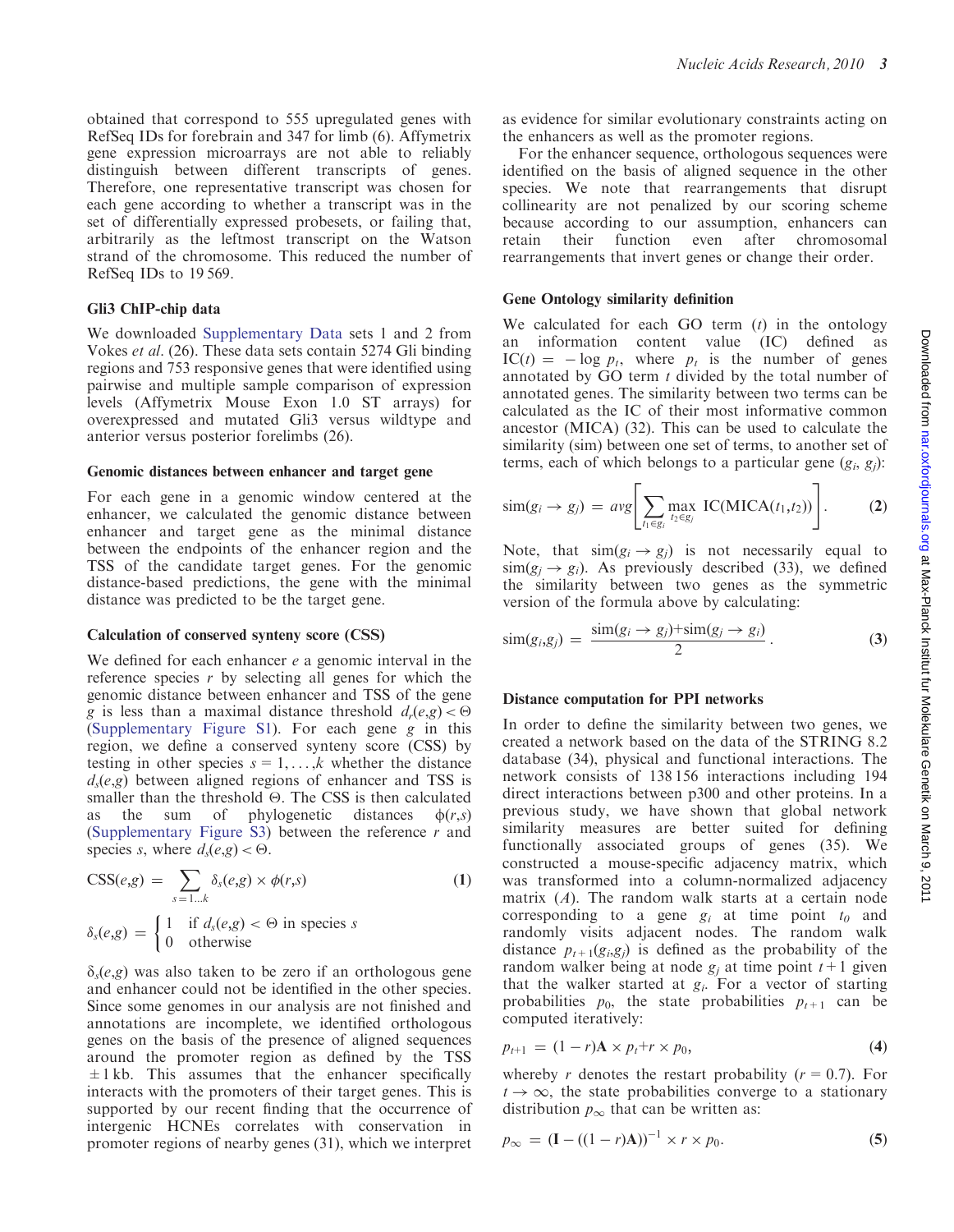The matrix I denotes the identity matrix and the starting probabilities  $p_0$  were set to 1 for  $g_i$  and 0 for all other genes. For two genes  $g_i$  and  $g_j$ , we define a symmetric PPI distance score by taking the average of the probabilities to encounter  $g_i$  when starting at  $g_i$  and vice versa.

## Binary and discriminative random forest classifier

We first developed a binary random forest classifier (36) for the problem of deciding whether a single gene is an enhancer target based on the four features: genomic distance to an enhancer, CSS, PPI distance and GO similarity ('binary RF'). The classifier learns to predict the class from the four features and to output the ratio of trees that voted for this class. In case of missing values, we assigned the median GO similarity or PPI distance value between p300 and all other genes for the respective feature. We used an implementation of Breiman's algorithm that uses random selection of features at each node to determine a split (37) (R package 'randomForest', version 4.5-34) and to train a random forest of 1000 randomly generated decision trees. The final prediction was made by selecting among all genes in the interval the one with the highest probability (i.e. the highest number of trees voting for it).

The binary RF can yield only a yes/no decision as to whether a gene is an enhancer target or not, and is not designed to rank all the candidate genes in the interval. We therefore implemented a second classifier ('discriminative RF') that evaluates each gene pair  $g_i$ and  $g_i$  in the interval using feature values as well as pairwise rankings and then decides among the following outcomes:

- (1)  $g_i$  is the target gene
- (2)  $g_i$  is the target gene
- (3) neither  $g_i$  nor  $g_j$  is the target

This RF takes 12 input features, corresponding to eight feature values for both genes (genomic distance, CSS, GO similarity, and PPI similarity for  $g_i$  and for  $g_j$ ) and four features that assign  $g_i$  either to 'winner' (W) or 'looser' (L) or 'tied' (equal, E) in comparison with the respective feature of  $g_i$ . Since GO and PPI annotations are incomplete, we added two labels 'W?' and 'L?' to model the uncertainty that is associated with gene pairs for which one value is missing ('NA'). Then, for each of the four comparisons between genes  $g_i$  and  $g_j$ , a feature f is assigned to  $g_i$ :

 $f =$ if value $(g_i)$  > value $(g_i)$ L if value $(g_i)$  < value $(g_j)$ E if value $(g_i)$  = value $(g_j)$ W? if value $(g_i)$   $\geq$  median and value $(g_j) = 'NA'$ L? if value $(g_i)$  < median and value $(g_j) = 'NA'$  $\epsilon$  $\overline{\phantom{a}}$  $\overline{\phantom{a}}$ 

A random forest of 1000 trees was trained using these 12 features. The output consisted of the probabilities for the three classes and the class with the majority vote. The final prediction was made by summing over all probabilities for target gene assignments in pairwise comparisons for all pairs in the interval and reporting the gene with the highest sum as the target gene. A schematic overview of both classifiers is shown in [Supplementary Figure S4.](http://nar.oxfordjournals.org/cgi/content/full/gkq1081/DC1)

## Statistical analysis

For evaluation of various values of the maximal distance parameter  $\Theta$  on the forebrain and limb data, we used only the p300 enhancers with distance  $\leq \Theta$  to a differentially upregulated gene. Depending on the distance parameter  $\Theta$ , it may be that multiple differentially upregulated genes are located in a given genomic interval. In such cases, we counted the prediction as a 'correct prediction' if at least one of the upregulated genes was unambiguously predicted as a target gene by any of the prediction methods.

We calculated the precision of a method as  $N_{\text{correct predictions}}/N_{\text{predictions}}$  and recall as  $N_{\text{correct predictions}}/N_{\text{enhancer}}$ . Precision indicates the  $N_{\text{correct predictions}}/N_{\text{enhancer}}.$ probability that a prediction is correct and recall denotes the ratio of enhancers for which a correct prediction could be made. Precision and recall values are highly similar for most methods, only differing in cases where multiple genes are assigned the same maximal score by a method. These cases were counted as 'no prediction' in the precision and recall calculations.

For the training of the random forest classifiers, we split the enhancer sets into 80% training samples and calculated the precision and recall values on the remaining 20% validation samples. This was done 10 times, the values in Figure 4 represent the means of the different iterations. For both models, we subsampled the training set so that each possible outcome occurred an equal amount of times. The predictions in [Supplementary](http://nar.oxfordjournals.org/cgi/content/full/gkq1081/DC1) [Data S1](http://nar.oxfordjournals.org/cgi/content/full/gkq1081/DC1) contain leave-one-out predictions for the  $\Theta = 1000 \text{ kb}$  data and predictions for p300 enhancers that are  $>1$  Mb away of an upregulated gene. For these enhancers, random forest classiers were trained on the complete data set for  $\Theta = 1000$  kb.

## RESULTS

## Conserved synteny predictions of enhancer targets have low recall

Previously identified candidate enhancer regions have been shown to be enriched in the vicinity of transcription factors and developmental genes (2,38) and to maintain conserved synteny (15,16). However, it is not clear to what degree conserved synteny or genomic proximity can be used to predict target genes. We therefore initially compared the performance of predictions based on genomic proximity (i.e. the nearest gene is taken to be the target of an enhancer), conserved synteny and randomly choosing one of the genes in a window around the enhancer. The CSS was calculated on the basis of a conserved association between the enhancer and the promoter regions of putative target genes in related genomes ([Supplementary Figure S1](http://nar.oxfordjournals.org/cgi/content/full/gkq1081/DC1)). We also evaluated ortholog predictions based on protein sequence similarity, but this approach showed slightly lower precision and recall values than using the genomic alignments of promoter sequences ([Supplementary Figure S2](http://nar.oxfordjournals.org/cgi/content/full/gkq1081/DC1)).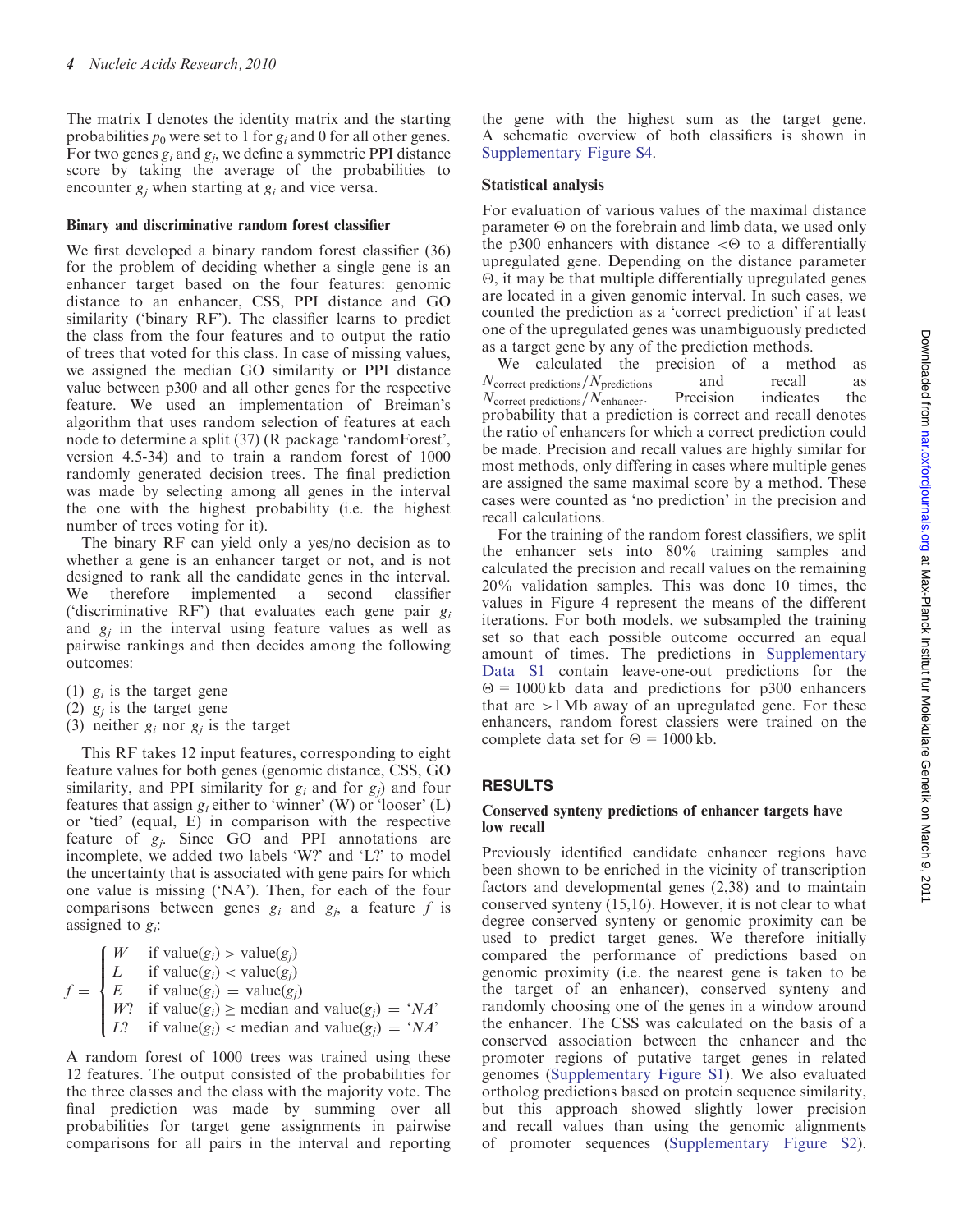

Figure 1. (A) Distance distribution between enhancers and target genes for 31 regulatory interactions from the literature. (B-D) Evaluation of precision (B), recall (C) and average precision and recall (D) for predictions based on conserved synteny, genomic distance or random predictions of a gene in the genomic interval defined by a maximal distance threshold  $\Theta = \{250,500,1000\}$  kb around the enhancer. (E) Distance distribution between p300 enhancers and putative target genes (6). (F–H) Evaluation of precision (F), recall (G) and average precision and recall (H) on different sets of p300 enhancers. Although literature data and ChIP-seq data show substantially different distributions of enhancer target gene distances, conserved synteny shows the highest precision values for both data sets.

The conserved syntenies were weighted by the evolutionary distances between mouse and the target species. For each of the three methods, we evaluated the quality of predictions by calculating precision and recall for various maximal distance thresholds  $\Theta$  that define a genomic window centered around the enhancer region. Several studies have outlined that HCNEs and thus putative enhancers span genomic regions of several hundreds of kilobases around their target genes (2,38). We therefore assessed the performance of predictions for  $\Theta \in \{250, 500, 1000\}$ kb. We chose an arbitrary maximal cutoff of  $\Theta = 1000 \text{ kb}$  because the great majority of experimentally validated enhancer/ target gene pairs are separated by less than this amount (c.f. Figure 1A).

At present, there is no database of enhancer targets, and information in the literature is sparse. We therefore compiled a set of 31 known enhancer-target gene interactions from the literature in order to estimate the quality of predictions that are based on genomic distance or conseved synteny. We included all interactions from either human or mouse that were identified either by observations of phenotypes due to genomic rearrangements (14), similar activation and expression pattern of enhancer and target gene (39) and 3C experiments (24). We assumed that enhancer activities are conserved in human and mouse and mapped human enhancers to the homologous sequences using blastz alignments (27) (See [Supplementary Table S1](http://nar.oxfordjournals.org/cgi/content/full/gkq1081/DC1) for a list of the 31 experimentally validated enhancer-target gene interactions). Synteny-based predictions showed a precision  $\sim 90\%$  in contrast to  $\sim 61\%$  for genomic distance (Figure 1 A–D). However, recall values for synteny-based predictions only reach a level of 69% for  $\Theta = 250 \text{ kb}$ , 62% for  $\Theta = 500 \text{ kb}$  and only 37% for  $\Theta = 1000$  kb, probably because it is not usually possible to assign an enhancer unambiguously to a single target gene on the basis of synteny alone. In all comparisons, predictions based on CSS and genomic distance perform substantially better than random.

Binding by the transcriptional coactivator, p300 is thought to be a marker for enhancer activity. For instance, in one series of lacZ reporter gene assays in transgenic mice, 75 of 86 (87%) p300 ChIP-seq peaks showed enhancer activity (6).

In the following, we will refer to the p300 ChIP-seq peaks as 'p300 enhancers'. It should be noted that a p300 ChIP-seq peak does not necessarily represent a biologically relevant enhancer, which is a limitation of our approach. For our evaluation, we extracted 1862 enhancers from a set of about 4500 p300 enhancers identified by Visel *et al.* (6) under the assumption that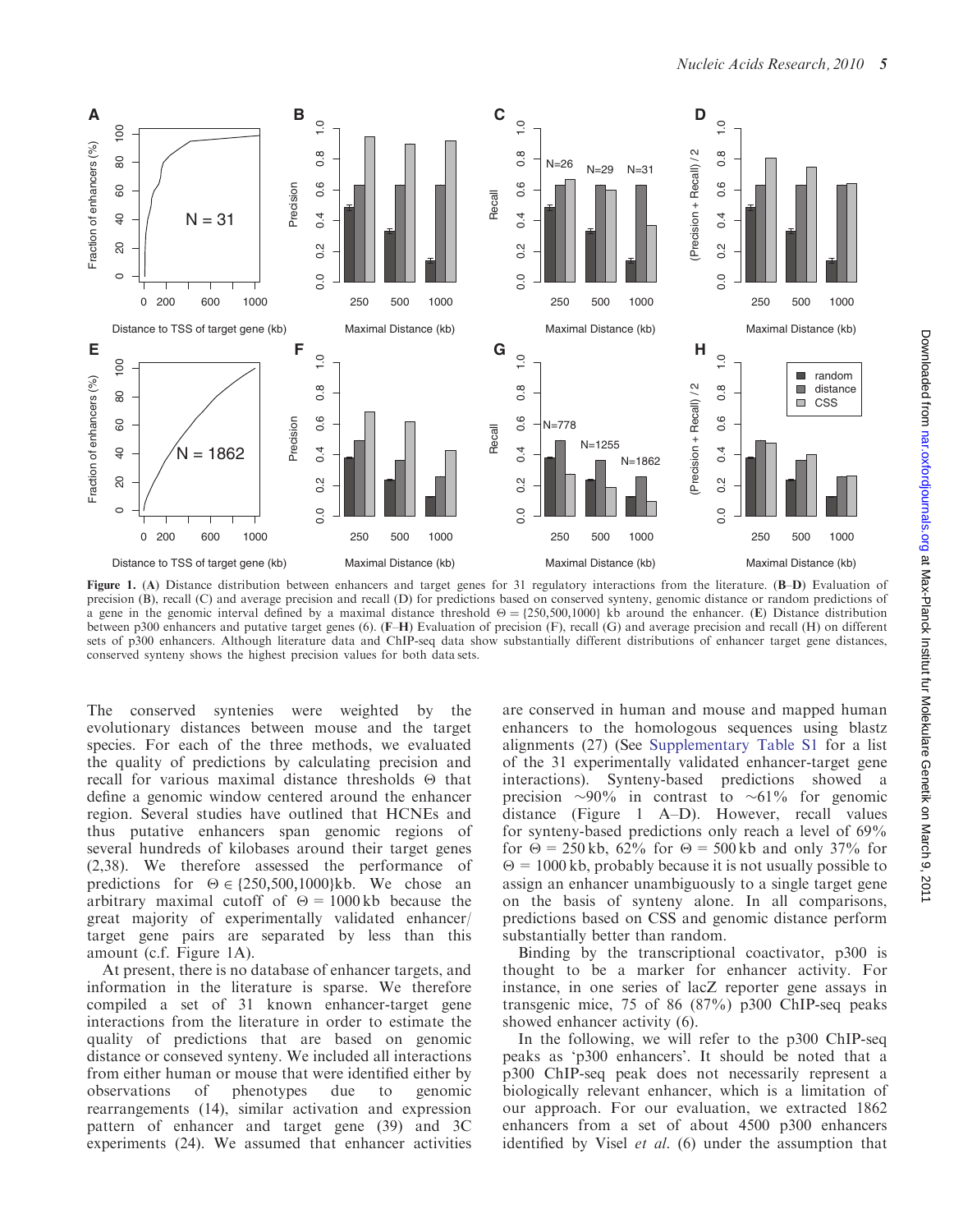

Figure 2. We hypothesize that the enhancer binding protein and its target genes show a tendency for shared functions such as 'transcription factor activity' and are located in the vicinity of one another in the protein–protein interactome. This is illustrated in the example of the potential regulation of Sox9 by p300. (A) PPIs involving p300 and SOX9. p300 and SOX9 directly interact with one another (40), and also share a number of known or predicted intermediary interaction partners in the protein interaction network (34). (B) SOX9 has 21 GO annotations, and p300 has 35 GO annotations. The eight shared annotations are shown. (C) UCSC Genome Browser view on the Sox9 locus. Seven p300 enhancers from mouse limb tissue (6) show the highest degree of conserved synteny with the Sox9 promoter region, however, only the enhancers p300.5 and p300.6 can unambiguously be assigned to the  $Sox9$  promoter. For the remaining enhancers, multiple genes including  $Sox9$  exhibit the same degree of conserved synteny. However, high GO similarity between p300 and Sox9 as well as their proximity in the PPI network suggest that the target gene of these enhancers is Sox9.

upregulated genes located in the same genomic region as p300 enhancers represent the target genes. Although the target genes of p300 enhancers are likely to also be differentially expressed, we note that this assumption may not be correct in all cases because the upregulation can be due to secondary effects. As with the gold-standard targets from the literature, we compared predictions for various maximal distance thresholds  $\Theta \in \{250, 500, 1000\}$  kb that define a genomic window centered around the p300 enhancer, and assessed the performance of syntenybased and genomic proximity-based predictions relative to random guessing. Figure 1E–H shows precision and recall values for the predictions based on each of the two features and random guessing for the merged p300 enhancers from limb and forebrain. In agreement with our observations on the known target gene interactions, conserved synteny alone exhibits a higher precision compared with the use of distance alone. However, conserved synteny could only unambiguously assign a minority of enhancers to their target genes leading to a recall of  $\langle 20\%$  for  $\Theta = 1000 \text{ kb}$ .

The difference in the quality of predictions for the two sets is likely to be related at least partially to the different

distribution of distances between enhancer and target gene (Figure 2A and E). The results do suggest that using conserved synteny or genomic distance alone is not able to generate accurate target gene predictions for the p300 enhancers.

## GO similiarity and proximity in PPI networks may be used to improve prediction of enhancer target genes

The above-mentioned results demonstrated that genomic distance and conserved synteny are of limited utility in predicting the target genes of p300 enhancers. Although CSS has reasonably high precision values, it often fails to unambiguously assign an enhancer to a target gene because multiple genes in the interval exhibit the same degree of conserved synteny. This accounts for 20–50% of p300 enhancers and thus represents a major limitation in the use of conserved synteny. For instance, seven p300 enhancers for limb tissues are located in the Sox9 locus and might account for the upregulation of Sox9, observed by Visel et al. (6). An analysis based on genomic proximity alone would not identify Sox9 as the target, and an analysis based on conserved synteny would identify up to five additional genes in the vicinity as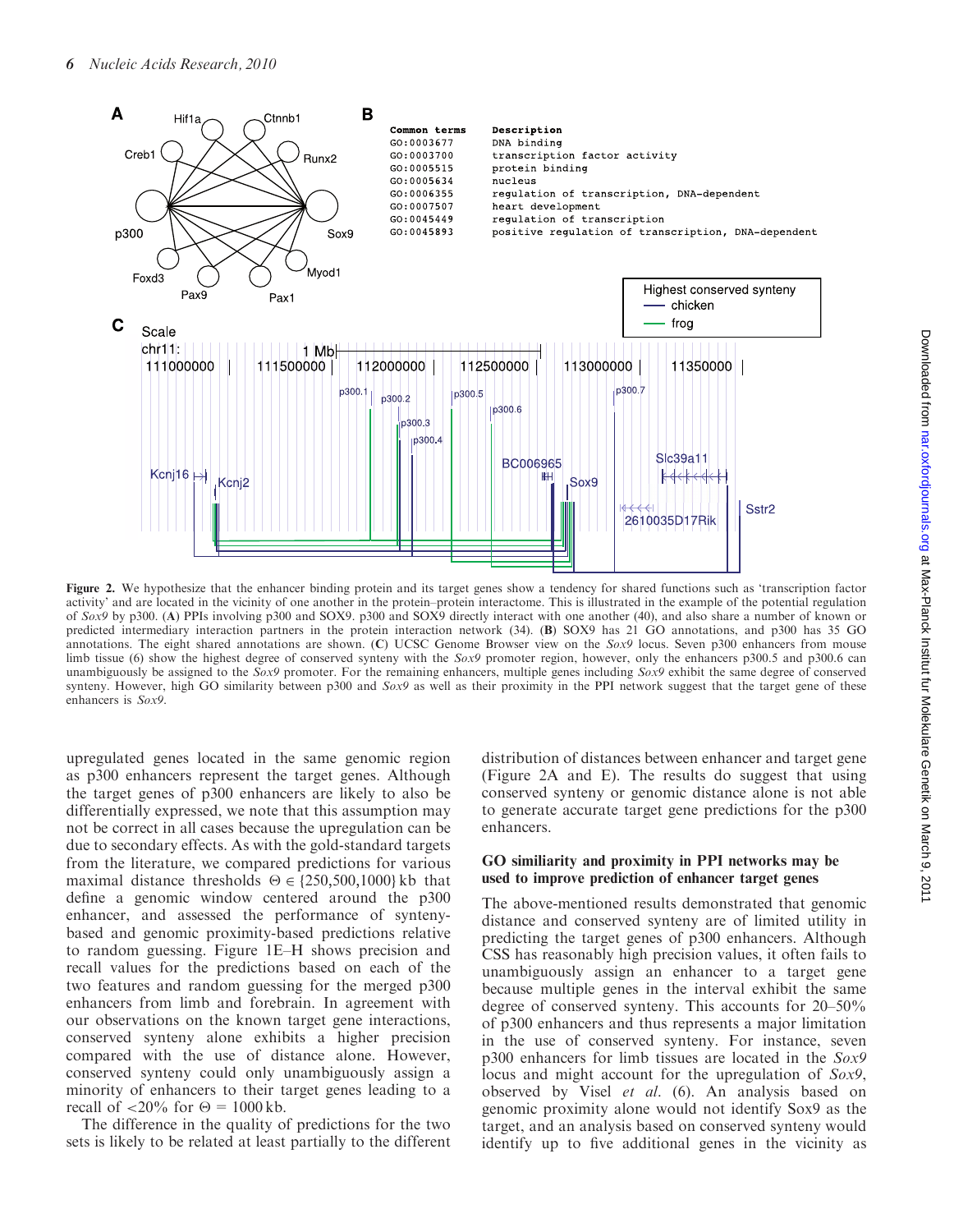potential targets. In some cases, transcription factors regulate genes with which they also physically interact, e.g. Runx2 and Dlx5 (41,42). We therefore hypothesized that p300 and its targets are located more proximal to each other in PPI networks [\(Supplementary Figure S5\)](http://nar.oxfordjournals.org/cgi/content/full/gkq1081/DC1) than p300 and non-target genes. We additionally hypothesized that functional similarity between p300 and targets is greater than between p300 and non-targets. p300 has a number of GO annotations related to organ development, regulation of transcription factor activity, response to stimuli including calcium, transcription cofactor activity and others ([Supplementary Table S2\)](http://nar.oxfordjournals.org/cgi/content/full/gkq1081/DC1). GO analysis of the limb and forebrain upregulated genes from Visel et al. (6) revealed that both sets are significantly enriched in terms such as 'developmental process' and 'transcription factor activity' [\(Supplementary Table S3\)](http://nar.oxfordjournals.org/cgi/content/full/gkq1081/DC1). These observations reflect the known role of p300 in development (43,44).

If we take the upregulation of Sox9 in the abovementioned experiment as evidence that Sox9 is the target gene of the enhancers, then the observation that Sox9 is a direct protein interaction partner of p300, and that it shares a number of GO annotations with p300 could be used to identify Sox9, and not one of the other five genes showing conserved synteny, as the correct target gene. This observation motivates our approach (Figure 2).

We therefore tested whether GO similarity and PPI distance can be used to resolve the ambiguity in cases where CSS fails to unambiguously assign an enhancer to a target gene. Figure 3 shows that in case of ties in CSS, target genes show higher GO similarity and are closer to p300 in PPI networks than non-target genes. This observation motivated us to develop an integrative approach that combines all four features in a random forest classifier.

#### Accurate target gene prediction using random forest classifiers and combination of features

Decision tree induction is a supervised learning method for classifying data. During the learning phase, a tree is constructed iteratively, whereby at each node a test is derived that splits the local training set into two subsets so that the heterogeneity of the resulting subsets is minimized. Typically, the learning phase is stopped as soon as the heterogeneity falls below a certain threshold. Random forests (RFs) are an extension of decision trees to collections of trees that use randomization in the selection of features for splitting the learning sample at each node (37). The final classification is made by taking the majority vote for all trees in the forest (36). Alternatively, classification probabilities can be defined as the ratio of trees voting for a certain class.

We evaluated two random forest approaches [\(Supplementary Figure S4\)](http://nar.oxfordjournals.org/cgi/content/full/gkq1081/DC1). The first was a binary RF classifier which separately calculates the probability of each gene of being a target; these probabilities can then be used to rank the  $k$  genes in a given interval according to the probability of being a target gene. The second approach involved a discriminative RF classifier which compares all gene pairs in the interval and chooses the

gene that was the most frequently predicted target gene in the set of all pairs (see 'Materials and Methods' section).

In order to make the methods more easily comparable, we will use the average precision-recall  $(Precision+Recall/2)$  as performance measure, analogously to Schweikert et al. (45). Individual precision and recall values for limb and forebrain target gene predictions can be found in [Supplementary Tables S4](http://nar.oxfordjournals.org/cgi/content/full/gkq1081/DC1) [and S5.](http://nar.oxfordjournals.org/cgi/content/full/gkq1081/DC1) Both classifiers were compared with the genomic distance-based method. Figure 4A and B shows the average precision-recall values of the three approaches for  $\Theta = \{250, 500, 1000\}$ kb. Increasing  $\Theta$  leads to higher number of genes in an interval. For  $\Theta = 250 \text{ kb}$  an average of 8.5 genes is located in the genomic window around the putative p300 from the limb data set. This number increases to 25 genes for  $\Theta = 1000 \text{ kb}$ . [Supplementary Table S6](http://nar.oxfordjournals.org/cgi/content/full/gkq1081/DC1) shows the average number of genes and differentially expressed genes per interval. Binary and discriminative random forest classifiers show substantially better performance than the distance-based approach. This is true for all comparisons of random forest classifiers versus predictions based on any single feature [\(Supplementary Tables S4 and S5\)](http://nar.oxfordjournals.org/cgi/content/full/gkq1081/DC1).

Since cases have been reported where the distance to the target genes exeeds 1 Mb, we also applied the classifier on a putative p300 enhancers that are located up to 2 Mb away of the nearest differentially expressed gene. The average precision-recall value stays almost constant at a level of 58% ([Supplementary Tables S5](http://nar.oxfordjournals.org/cgi/content/full/gkq1081/DC1)).

We also applied the classifier on 1372 p300 forebrain enhancers and 1324 limb enhancers that are not in proximity of an upregulated gene ( $\Theta = 1000 \text{ kb}$ ). The predictions include previously reported Bmp7 limb enhancer and a Sox2 enhancer, that is active in rhombencephalon (46,47), suggesting that at least a proportion of the predictions is valid. As expected, GO enrichment analysis shows a similar pattern as the upregulated genes from Visel et al. ([Supplementary](http://nar.oxfordjournals.org/cgi/content/full/gkq1081/DC1) [Tables S3, S8 and S9](http://nar.oxfordjournals.org/cgi/content/full/gkq1081/DC1)). It is likely that the enrichment of 'transcription factor activity' and 'developmental process' is a consequence of using GO similarity in the prediction. However, both predicted target gene sets include significantly enriched terms that are unique to the respective set, such as Notch and Wnt signaling in limb and nervous system development in forebrain [\(Supplementary Tables S8 and S9\)](http://nar.oxfordjournals.org/cgi/content/full/gkq1081/DC1). [Supplementary](http://nar.oxfordjournals.org/cgi/content/full/gkq1081/DC1) [Figure S6](http://nar.oxfordjournals.org/cgi/content/full/gkq1081/DC1) shows the distributions of distances between p300 enhancer and predicted target genes. Forebrain enhancer-target gene pairs have a median distance of 388.2 kb with a median of two intervening genes and limb pairs have a distance of 395.3 kb spanning over three genes. A complete list of predictions for the p300 peaks is provided as [Supplementary Data S1](http://nar.oxfordjournals.org/cgi/content/full/gkq1081/DC1).

## Prediction of Gli3 target genes in a limb ChIP-chip data set

To test whether our method might be applicable to experiments with other enhancers, we analyzed a ChIPchip data set for Gli3 in mouse limbs (26). Gli3 is a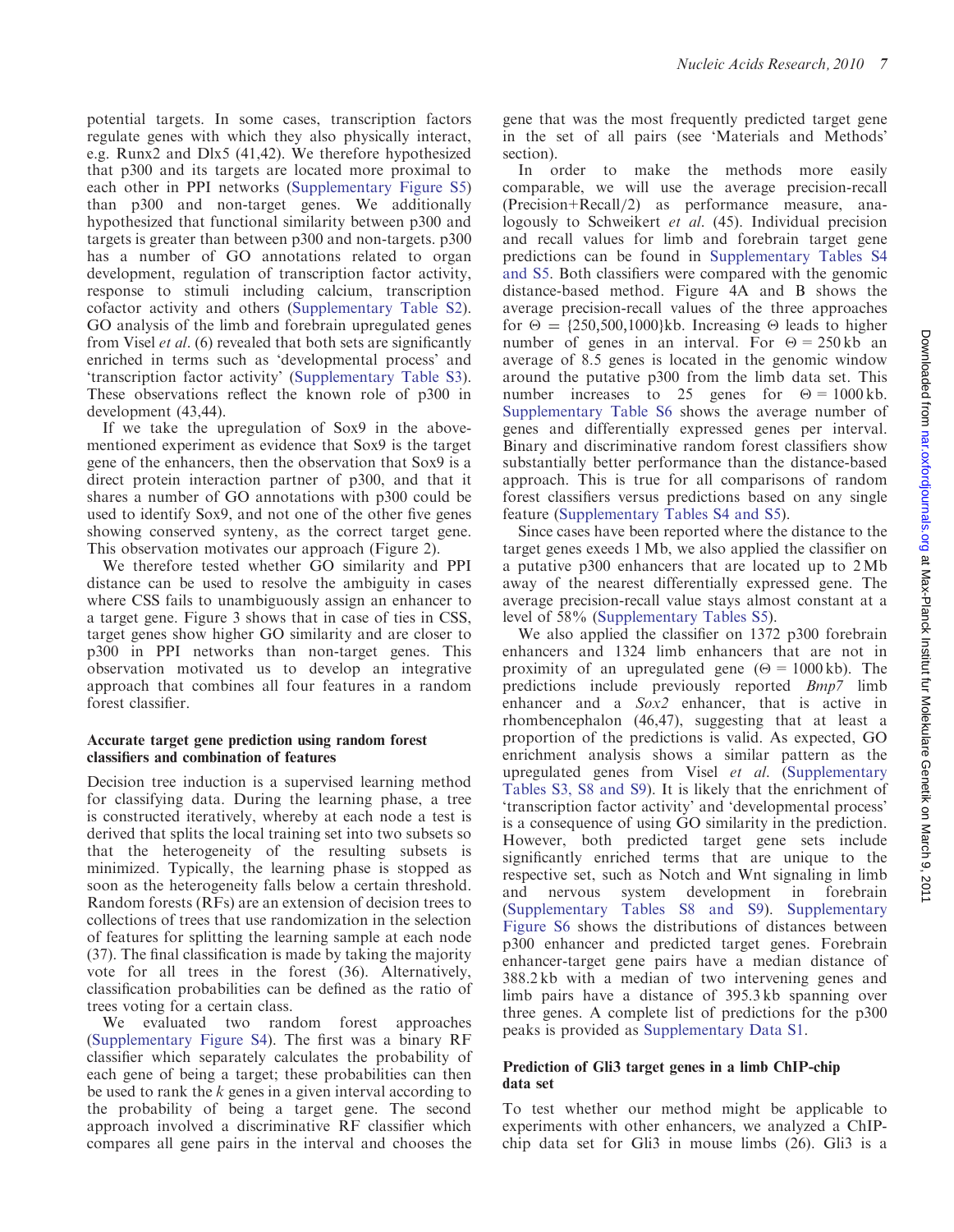

Figure 3. Since conserved synteny often fails to unambiguously predict a target gene, we tested whether GO similarity and PPI distances may help to resolve cases where multiple genes exhibit equal degrees of conserved synteny. For p300 enhancers from limb and forebrain, we identified all genes in intervals at  $\Theta = 500$  kb with highest CSS but that cannot uniquely be assigned to the enhancer. We grouped this set into CSS classes that correspond to evolutionary distances from [Supplementary Figure S3](http://nar.oxfordjournals.org/cgi/content/full/gkq1081/DC1) with the exception that the label 'fish' indicates  $1.72 <$  CSS  $\leq$  2.3] and 'multiple' corresponds to CSS>2.3. (A and B) GO similarities for target and non-target genes for p300 limb (A) and forebrain (B) enhancers. (C and D) PPI distance for target and non-target genes for p300 limb (C) and forebrain (D) enhancers. Comparison of target genes versus non-target genes within these subsets showed for all subclasses that target genes show a tendency for higher GO similarity and closer distances in PPI networks.  $*P < 0.05$ , Wilcoxon test with Benjamini–Hochberg multiple testing correction.

transcription factor that is activated upon Shh signaling which specificies the anterior posterior axis in the developing limb bud and thus regulates the number of digits. Vokes et al. defined a high-quality set of 5274 Gli3 bound regions of which  $2430$  are located  $\langle 1 \text{ Mb} \rangle$ away of an Shh-repsonsive gene as identified by differential expression (26). Similar to the p300 data, conserved synteny predicts targets with higher precision but lower recall and the random forest approaches showed substantially better performance than any single feature-based prediction (Figure 4C and [Supplementary](http://nar.oxfordjournals.org/cgi/content/full/gkq1081/DC1) [Table S7](http://nar.oxfordjournals.org/cgi/content/full/gkq1081/DC1)).

## **DISCUSSION**

Current research on long-range regulatory interactions is strongly focused on the computational detection and experimental validation of *cis*-regulatory elements (4,9). ChIP-seq experiments on the transcriptional coactivator p300 have proven to be a highly reliable method for experimental detection of enhancer regions in various tissues (6,8), but the identified sequences still have to be linked to their transcriptional targets.

Previous studies have postulated that evolutionarily constraints on enhancer-target gene interactions are likely to be responsible for the maintainance the conserved synteny in large genomic intervals (15,16,25). Kikuta et al. and Akalin et al. defined target genes as transcription factors with an HCNE density peak in human-zebrafish conserved-syntenic regions that were termed GRBs (16,25). This is in agreement with the observations that HCNEs are clustered around developmental genes and transcription factors (2,48), but it may not reflect the general pattern of enhancer-target gene interactions since previously defined GRBs (25) do not represent an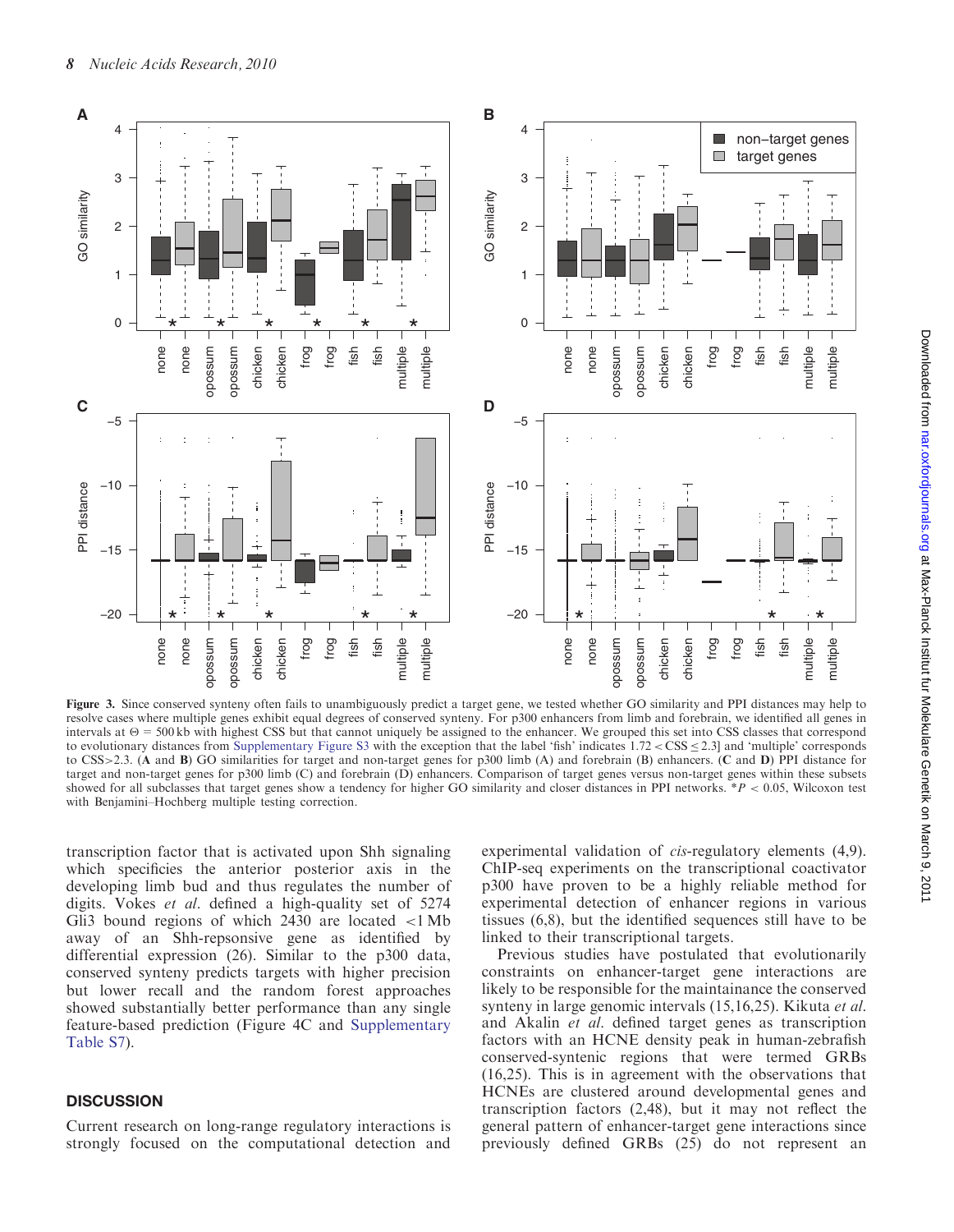

Figure 4. Evaluation of random forest classifier predictions on p300 ChIP-seq data for (A) limb, (B) forebrain and (C) 2430 Gli3 bound regions identified from ChIP-chip experiments (26). Average precision-recall values for predictions based on distance, and two random forest classifiers are shown. For the random forest models, the data were split into 80% training and 20% validation sets. The results shown are mean values after 10 repeated evaluations and standard errors. Combination of genomic, functional and protein interactome data allows correct target gene identification in 56–61% of cases for genomic intervals of 2 Mb.

exhaustive genome-wide collection of genes targeted by long-range regulation. For example, only 579 (12.7%) of ChIP-seq peaks from limb and forebrain overlap with aligned regions between mouse and zebrafish genomes and only 64 (7.7%) of upregulated genes in limb and forebrain overlap with the mouse orthologs of the GRB target genes. Therefore, p300 ChIP-seq data define a more general class of enhancer-target gene interactions that are less conserved and not exclusively restricted to transcription factors.

Two observations prompted us to use proximity in PPI networks and GO functional similarity as features for predicting enhancer targets. Feed forward loops and autoregulatory loops are common in gene regulatory networks (49). p300 binding in genomic regions that display conserved synteny with the Sox9 promoter suggests that it could be involved in the activation of SOX9 transcription (Figure 2). p300 also directly interacts with the SOX9 protein (40) and shares a number of known or predicted intermediary interaction partners in the protein interaction network (34). This suggested the hypothesis that the enhancer binding protein might display a relative proximity to its targets in the protein interaction network. Second, we hypothesized that the regulator would have a higher GO similarity to its targets than to non-target genes. Although GO similarity alone predicts target genes at larger distances ( $\Theta$  > 500 kb) with comparable recall values as genomic distance [\(Supplementary Table S4, S5 and S7](http://nar.oxfordjournals.org/cgi/content/full/gkq1081/DC1)), it cannot be utilized to predict non-transcription factor targets of very specific functions of p300 targets that are involved in cell adhesion (50) or erythropoiesis (51). The motivation of the random forest approach was therefore to exploit the complementary aspects of the four features. Our results demonstrate that the combination of features dramatically improved the prediction of target genes in genomic intervals of up to 2 Mb centered at the location of a p300 enhancer, with a recall of 58% compared with only

27% for genomic proximity and 12% for conserved synteny ([Supplementary Table S5\)](http://nar.oxfordjournals.org/cgi/content/full/gkq1081/DC1). The analysis of a second data set on Gli3 binding in embryonic mouse limbs displayed a similar advantage for the random forest predictions.

Since available data on enhancer-target gene interactions are extremely limited, we chose to interpret an upregulation of a gene in the vicinity of an enhancer to be the effect of direct regulation. This represents a limitation of our study, as the assumption that genes not found to be differentially expressed are not target genes may be incorrect, for instance because the differential expression may occur at a time point that was not measured. Another limitation is the assumption of our model that enhancers can regulate only one target gene. Enhancers may be active in various tissues (2) and multiple enhancers may coordinate the expression of one target gene (24). Nevertheless, under the assumptions of our study, we have shown that genomic distance, conserved synteny, PPI distance and functional similarity can be combined to dramatically improve predictions of the target genes.

The random forest classifiers that have been trained on limb and forebrain enhancers cannot be directly transferred to enhancer-target gene prediction in other tissues. Using the limited data now available, we have observed that the random forest classifiers are specific not only for the immunoprecipitated factor but also for the tissue ([Supplementary Figure S7](http://nar.oxfordjournals.org/cgi/content/full/gkq1081/DC1)). However, more data will be needed to evaluate if this reflects variability between experiments or tissue specificity characteristics of regulatory interactions. With this proviso, our methodology can be applied to new ChIP-seq data to prioritize candidate enhancer-target gene interactions for validation experiments, and may also be useful for assessing the most biologically relevant hits identified by high-throughput chromosome conformation capture assays that have been developed to globally map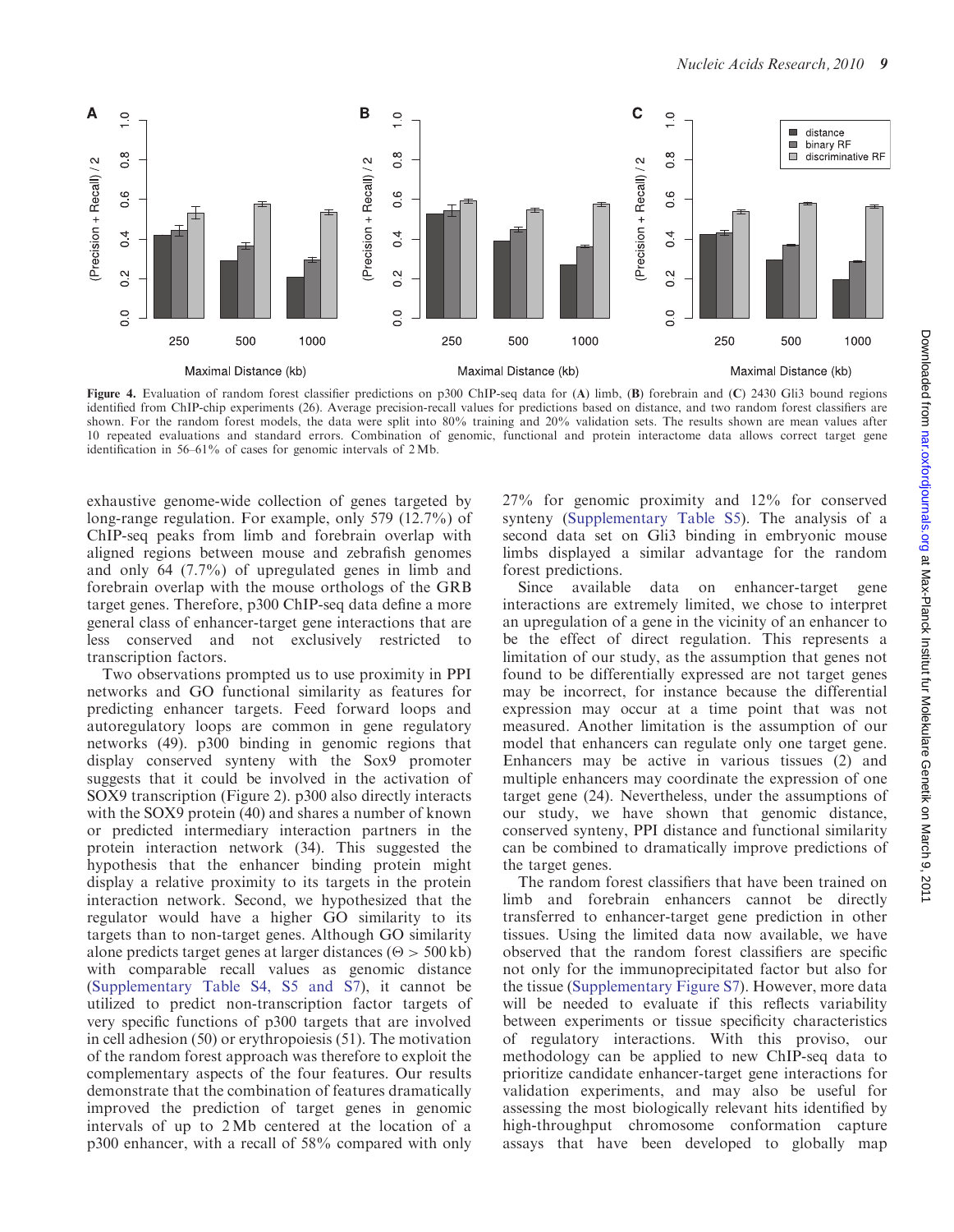chromatin interactions (23,52,53). ChIP-seq is still a relatively new protocol and contains biases that are poorly understood (54); however, with more experimental data sets becoming publicly available, more detailed analyses can be performed to further evaluate how to combine functional classification of binding events and the association to target genes into an integrative downstream analysis of ChIP-seq experiments.

## SUPPLEMENTARY DATA

[Supplementary Data](http://nar.oxfordjournals.org/cgi/content/full/gkq1081/DC1) are availble at NAR Online.

#### FUNDING

Bundesministerium für Bildung und Forschung (BMBF, project number 0313911); Deutsche Forschungsgemeinschaft (SFB 760). Funding for open access charge: German Research Foundation (DFG).

Conflict of interest statement. None declared.

## **REFERENCES**

- 1. Ovcharenko,I., Loots,G.G., Nobrega,M.A., Hardison,R.C., Miller,W. and Stubbs,L. (2005) Evolution and functional classification of vertebrate gene deserts. Genome Res., 15, 137–145.
- 2. Woolfe,A., Goodson,M., Goode,D.K., Snell,P., McEwen,G.K., Vavouri,T., Smith,S.F., North,P., Callaway,H., Krys Kelly,K. et al. (2005) Highly conserved non-coding sequences are associated with vertebrate development. PLoS Biol., 3, e7.
- 3. Pennacchio,L.A., Ahituv,N., Moses,A.M., Prabhakar,S., Nobrega,M.A., Shoukry,M., Minovitsky,S., Dubchak,I., Holt,A., Lewis,K.D. et al. (2006) In vivo enhancer analysis of human conserved non-coding sequences. Nature, 444, 499–502.
- 4. Pennacchio,L.M., Loots,G.G., Nobrega,M.A. and Ovcharenko,I. (2007) Predicting tissue-specific enhancers in the human genome. Genome Res., 17, 201–211.
- 5. ENCODE Project Consortium. (2007) Identification and analysis of functional elements in 1% of the human genome by the encode pilot project. Nature, 447, 799–816.
- 6. Visel,A., Blow,M.J., Li,Z., Zhang,T., Akiyama,J.A., Holt,A., Plajzer-Frick,I., Shoukry,M., Wright,C., Chen,F. et al. (2009) ChIP-seq accurately predicts tissue-specific activity of enhancers. Nature, 457, 854–858.
- 7. Merika,M., Williams,A.J., Chen,G., Collins,T. and Thanos,D. (1998) Recruitment of CBP/P300 by the IFN beta enhanceosome is required for synergistic activation of transcription. Mol. Cell, 1, 277–287.
- 8. Chen,X., Xu,H., Yuan,P., Fang,F., Huss,M., Vega,V.B., Wong,E., Orlov,Y.L., Zhang,W., Jiang,J. et al. (2008) Integration of external signaling pathways with the core transcriptional network in embryonic stem cells. Cell, 133, 1106–1117.
- 9. Narlikar,L., Sakabe,N.J., Blanski,A.A., Arimura,F.E., Westlund,J.M., Nobrega,M.A. and Ovcharenko,I. (2010) Genome-wide discovery of human heart enhancers. Genome Res., 20, 381–392.
- 10. Warner,J.B., Philippakis,A.A., Jaeger,S.A., He,F.S., Lin,J. and Bulyk,M.L. (2008) Systematic identification of mammalian regulatory motifs' target genes and functions. Nat. Methods, 5, 347–353.
- 11. Cao,Y., Yao,Z., Sarkar,D., Lawrence,M., Sanchez,G.J., Parker,M.H., MacQuarrie,K.L., Davison,J., Morgan,M.T., Ruzzo,W.L. et al. (2010) Genome-wide MyoD binding in skeletal muscle cells: a potential for broad cellular reprogramming. Dev. Cell, 18, 662-674.
- 12. Kleinjan,D.A., Seawright,A., Elgar,G. and Heyningen,V. (2002) Characterization of a novel gene adjacent to Pax6, revealing synteny conservation with functional significance. Mamm. Genome, 13, 102–107.
- 13. Kleinjan,D.A., Seawright,A., Mella,S., Carr,C.B., Tyas,D.A., Simpson,T.I., Mason,J.O., Price,D.J. and van Heyningen,V. (2006) Long-range downstream enhancers are essential for Pax6 expression. *Dev. Biol.*, **299**, 563-581.
- 14. Lettice,L.A., Heaney,S.J.H., Purdie,L.A., Li,Li., de Beer,P., Oostra,B.A., Goode,D., Elgar,G., Hill,R.E. and de Graaff,E. (2003) A long-range Shh enhancer regulates expression in the developing limb and fin and is associated with preaxial polydactyly. Hum. Mol. Genet., 12, 1725-1735.
- 15. Ahituv,N., Prabhakar,S., Poulin,F., Rubin,E.M. and Couronne,O. (2005) Mapping cis-regulatory domains in the human genome using multi-species conservation of synteny. Hum. Mol. Genet., 14, 3057–3063.
- 16. Kikuta,H., Laplante,M., Navratilova,P., Komisarczuk,A.Z., Engström, P.G., Fredman, D., Akalin, A., Caccamo, M., Sealy, I., Howe, K. et al. (2007) Genomic regulatory blocks encompass multiple neighboring genes and maintain conserved synteny in vertebrates. Genome Res., 17, 545–555.
- 17. Visel,A., Minovitsky,S., Dubchak,I. and Pennacchio,L. (2007) VISTA enhancer browser–a database of tissue-specific human enhancers. Nucleic Acids Res., 35(Database issue), D88-D92.
- 18. Pan,X., Stein,L. and Brendel,V. (2005) Synbrowse: a synteny browser for comparative sequence analysis. Bioinformatics, 21, 3461–3468.
- 19. Farnham,P.J. (2009) Insights from genomic profiling of transcription factors. Nat. Rev. Genet., 10, 605–616.
- 20. Frith,M.C., Li,M.C. and Weng,Z. (2003) Cluster-buster: Finding dense clusters of motifs in DNA sequences. Nucleic Acids Res., 31, 3666–3668.
- 21. Sinha,S., Liang,Y. and Siggia,E. (2006) Stubb: a program for discovery and analysis of cis-regulatory modules. Nucleic Acids Res., 34(Web Server issue), W555–W559.
- 22. Müller, M., Chang, B., Albert, S., Fischer, N., Tora, L. and Strähle, U. (1999) Intronic enhancers control expression of zebrafish sonic hedgehog in floor plate and notochord. Development, 126, 2103–2116.
- 23. Dekker,J., Rippe,K., Dekker,M. and Kleckner,N. (2002) Capturing chromosome conformation. Science, 295, 1306–1311.
- 24. D'haene,B., Attanasio,C., Beysen,D., Dostie,J., Lemire,E., Bouchard,P., Field,M., Jones,K., Lorenz,B., Menten,B. et al. (2009) Disease-causing 7.4 kb cis-regulatory deletion disrupting conserved non-coding sequences and their interaction with the FOXL2 promotor: implications for mutation screening. PLoS Genet., 5, e1000522.
- 25. Akalin,A., Fredman,D., Arner,E., Dong,X., Bryne,J., Suzuki,H., Daub,C., Hayashizaki,Y. and Lenhard,B. (2009) Transcriptional features of genomic regulatory blocks. Genome Biol., 10, R38.
- 26. Vokes,S.A., Ji,H., Wong,W.H. and McMahon,A.P. (2008) A genome-scale analysis of the cis-regulatory circuitry underlying sonic hedgehog-mediated patterning of the mammalian limb. Genes Dev., 22, 2651–2663.
- 27. Schwartz,S., Kent,W.J., Smit,A., Zhang,Z., Baertsch,R., Hardison,R.C., Haussler,D. and Miller,W. (2003) Human-mouse alignments with blastz. Genome Res., 13, 103–107.
- 28. Karolchik,D., Kuhn,R.M., Baertsch,R., Barber,G.P., Clawson,H., Diekhans,M., Giardine,B., Harte,R.A., Hinrichs,A.S., Hsu,F. et al. (2008) The UCSC genome browser database: 2008 update. Nucleic Acids Res., 36(Database issue), D773–D779.
- 29. Miller,W., Rosenbloom,K., Hardison,R.C., Hou,M., Taylor,J., Raney,B., Burhans,R., King,D.C., Baertsch,R., Blankenberg,D. et al. (2007) 28-way vertebrate alignment and conservation track in the UCSC genome browser. Genome Res., 17, 1797–1808.
- 30. Krawchuk,D. and Kania,A. (2008) Identification of genes controlled by LMX1B in the developing mouse limb bud. Dev. Dyn., 237, 1183–1192.
- 31. Rödelsperger, C., Köhler, S., Schulz, M.H., Manke, T., Bauer, S. and Robinson,P.N. (2009) Short ultraconserved promoter regions delineate a class of preferentially expressed alternatively spliced transcripts. Genomics, 94, 308–316.